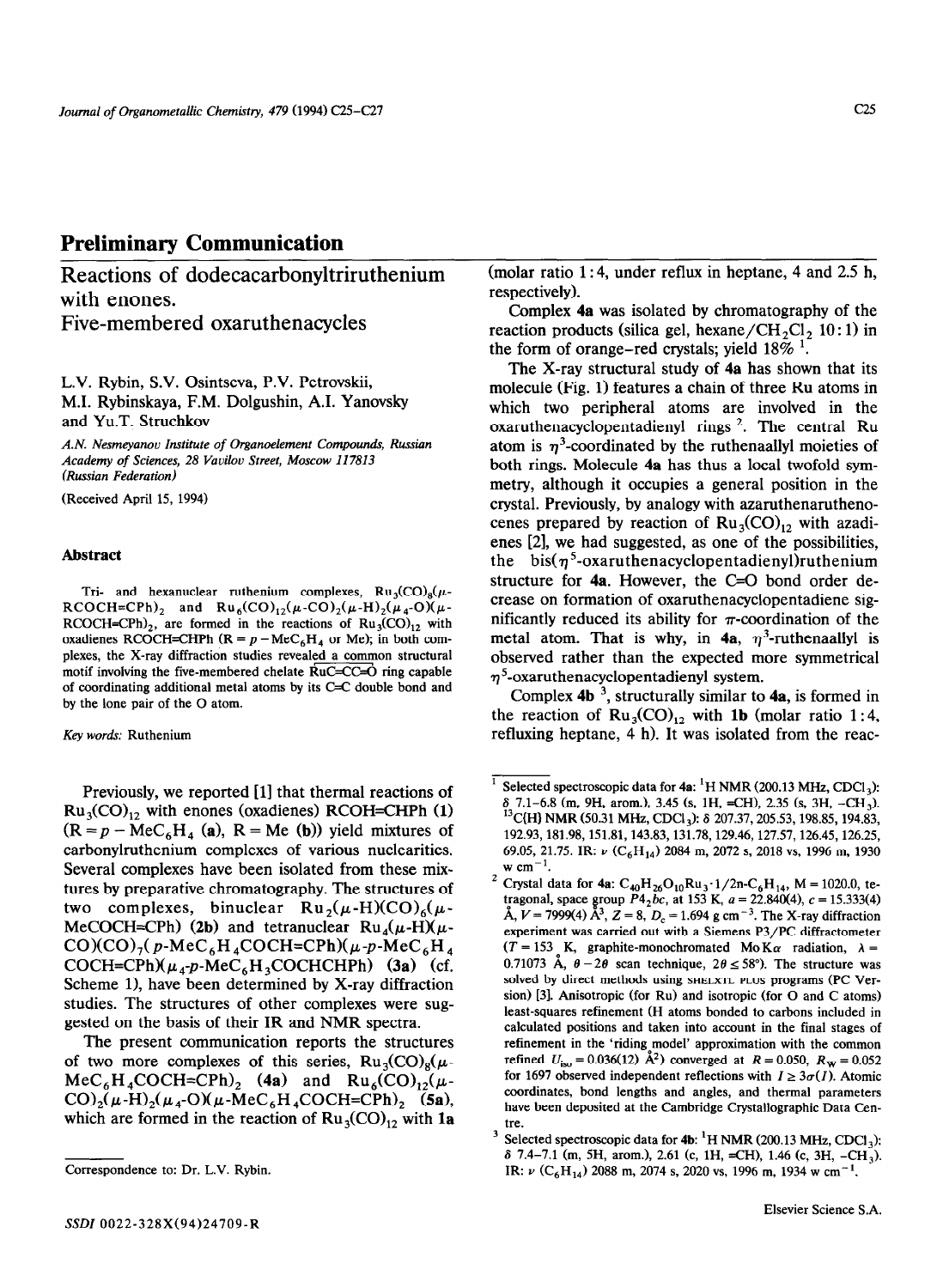



Scheme 1.

tion mixture in 7% yield in the form of orange-red crystals by chromatography on silica gel with hexane/CH<sub>2</sub>Cl<sub>2</sub> (10:1) as eluent.

Another product of the reaction of  $Ru_3(CO)_{12}$  with **la** was isolated in the form of brown crystals (complex



Fig. 1. The molecular structure of  $Ru_3(CQ)_8(\mu$ -MeC<sub>6</sub>H<sub>4</sub>-COCH=CPh)<sub>2</sub> (4a). Selected bond distances ( $\AA$ ): Ru(1)-Ru(2) 2.796(Z), Ru(l)-Ru(3) 2.807(Z), Ru(l)-C(10) 2.25(Z), Ru(l)-C(l1) 2.17(Z), Ru(l)-C(26) 2.25(Z), Ru(l)-C(27) 2.14(Z), Ru(2)-0(9) 2.12(1), Ru(2)-C(11) 2.08(2), O(9)-C(9) 1.24(3), C(9)-C(10) 1.46(3), C(10)-C(11) 1.45(3), C(9)-C(12) 1.47(3), C(11)-C(19) 1.47(3), Ru(3)- $O(10)$  2.12(1), Ru(3)-C(27) 2.06(2), O(10)-C(25) 1.32(3), C(25)-C(26) 1.39(3), C(26)-C(27) 1.46(3), c(25)-C(28) 1.48(3), C(27)-c(35) 1.46(3).



Fig. 2. The molecular structure of  $Ru_6(CO)_{12}(\mu$ -CO $_2(\mu$ -H)<sub>2</sub>( $\mu$ <sub>4</sub>- $O(\mu$ -MeC<sub>6</sub>H<sub>4</sub>COCH=CPh)<sub>2</sub> (5a) (the atomic numbering in the aromatic rings is omitted for clarity). Selected **bond distances** (A): Ru(l)-Ru(2) 3.114(l), Ru(l)-Ru(3) 3.016(l), Ru(l)-Ru(3a) 2.901(l), Ru(Z)-Ru(2a) 3.081(l), Ru(3)-Ru(3a) 2.934(l), Ru(l)-C(7) 1.966(9),  $Ru(3)-C(7a)$  2.287(7),  $Ru(1)-H(1)$  1.89(11),  $Ru(3)-H(1)$  1.74(9), Ru(l)-O(9) 2.097(4), Ru(Z)-O(9) 2.098(4), Ru(l)-C(9) 2.234(6), Ru(l)-C(10) 2.151(6), Ru(Z)-O(8) 2.127(5), Ru(Z)-O(8a) 2.316(4), Ru(Z)-C(10) 2.058(6), 0(8)-C(S) 1.304(7), C(8)-C(9) 1.422(9), C(9)-  $C(10)$  1.46(1),  $C(8)$ - $C(11)$  1.47(1),  $C(10)$ - $C(18)$  1.480(9).

5a 4), which was recrystallized from heptane (yield 2%).

The X-ray diffraction study of **5a** has shown this complex to be a hexanuclear cluster (Fig. 2), occupying a special position in the crystal  $<sup>5</sup>$ . The twofold symme-</sup> try axis passes through the central O(9) oxo-atom and the midpoints of the  $Ru(2)$ – $Ru(2a)$  and  $Ru(3)$ – $Ru(3a)$ bonds. The Ru(1), Ru(1a), Ru(3) and Ru(3a) atoms form a butterfly-type core, the tips of the butterfly wings Ru(1) and Ru(1a) being  $\eta^3$ -coordinated by

<sup>&</sup>lt;sup>4</sup> Selected spectroscopic data for **5a**: <sup>1</sup>H NMR (200.13 MHz, CDCl<sub>3</sub>):  $\delta$  8.15-7.06 (m, 9H, arom.), 4.79 (s, 1H, =CH), 2.49 (s, 3H, -CH<sub>3</sub>),  $-12.56$  (s, 1H, =H). IR:  $\nu$  (C<sub>6</sub>H<sub>14</sub>) 2088 s, 2062 vs, 2038 s, 2030 vs, 2026 s, 1974 m, 1966 vs, 1938 w cm<sup>-1</sup>.

<sup>&</sup>lt;sup>5</sup> Crystal data for 5a:  $C_{46}H_{28}O_{17}Ru_6$ , M = 1459.1, monoclinic, space group CZ/c, at 163 K, a = 12.320(3), *b =* 20.496(6), c = 20.808(5) A,  $\beta = 106.04(2)$ °,  $V = 5050(2)$  Å<sup>3</sup>,  $Z = 4$ ,  $D_c = 1.919$  g cm<sup>-3</sup>. The X-ray diffraction experiment was carried out with a Siemens P3/PC diffractometer (T = 163 K, graphite-monochromated MoK $\alpha$  radiation,  $\lambda = 0.71073$  Å,  $\theta - 2\theta$  scan technique,  $2\theta \le 62^{\circ}$ ). The structure was solved by direct methods using **SHELXTL PLUS** programs (PC Version) [3]. Anisotropic least-squares refinement (the  $\mu$ -hydride atom was located in the difference Fourier synthesis and refined isotropically; all the rest of the H atoms were taken into account in the 'riding model' approximation with the common refined  $U_{\text{iso}} = 0.054(8) \text{ Å}^2$ ) converged at  $R = 0.047$ ,  $R_{\text{w}} = 0.051$  for 4511 observed independent reflections with  $I \geq 3\sigma(I)$ . Atomic coordinates, bond lengths and angles, and thermal parameters have been deposited at the Cambridge Crystallographic Data Centre.